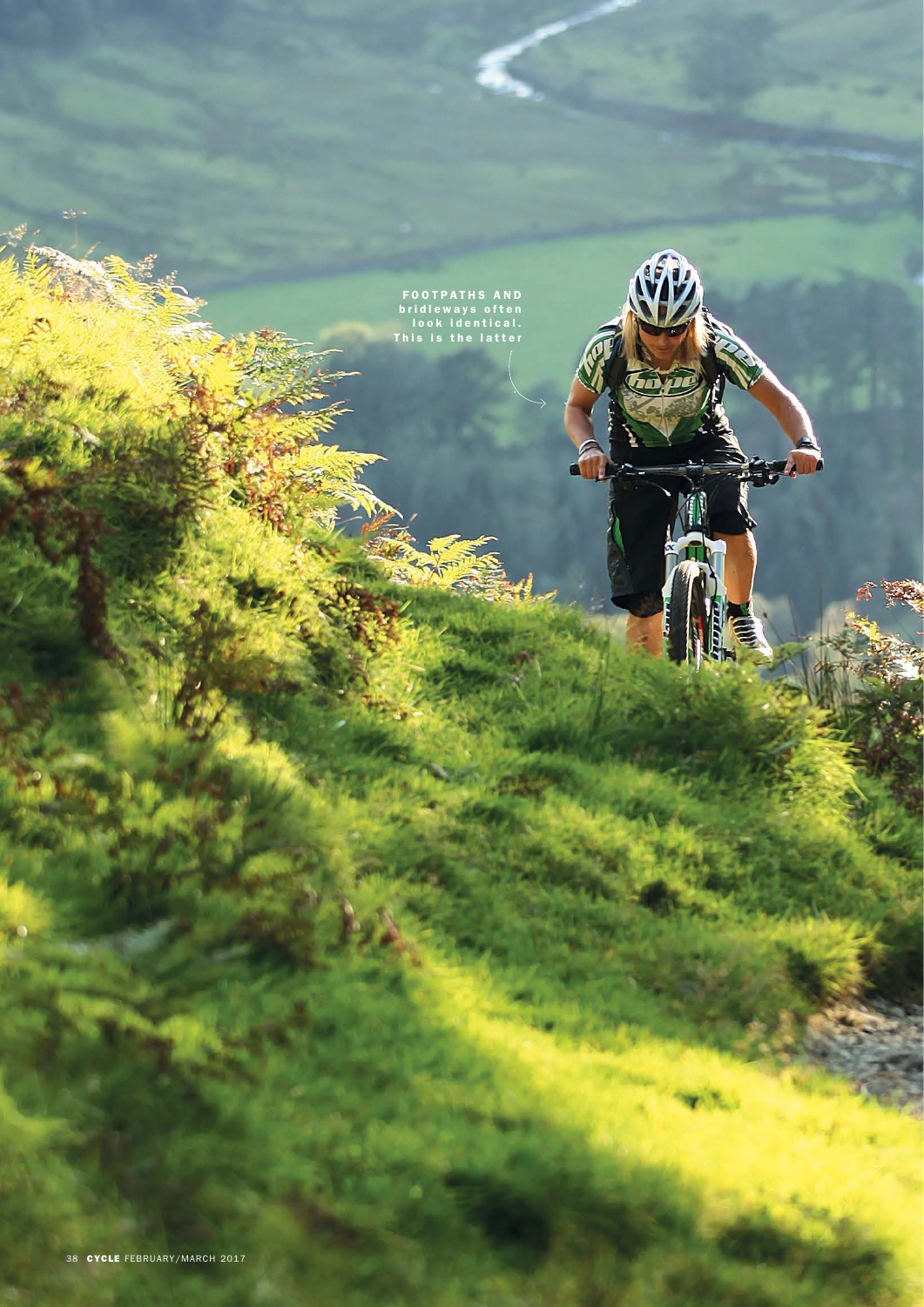

# TRACK CHANGES

CYCLING UK'S SAM JONES EXPLAINS WHY THE RIGHTS OF WAY LEGISLATION IN ENGLAND AND WALES NEEDS REVISING TO GIVE OFF-ROAD CYCLISTS BETTER ACCESS



hy is Cycling UK *suddenly* campaigning for increased offroad access? The answer is that it's not a new interest. We may be better known for campaigning for cycling as day-to-day travel, but we've also been campaigning

for off-road access, both as Cycling UK now and before that as CTC, for over half a century.

We secured access for cyclists to UK bridleways in 1968. More recently, we successfully campaigned for 'presumed access' for cyclists in Scotland with the Scottish Land Reform Act (2003). That gave Scottish cyclists a 'right to roam', unlike cyclists in England and Wales where there's 'presumed trespass', which means private land is generally a no-go zone unless there is a sign granting permission. In England, cyclists can access a paltry 22% of the rights of way network; in Wales, it's 21%. This isn't good enough. We want responsible cyclists in the rest of the UK to have a fair deal off-road, just as they do in Scotland.

These two off-road victories were milestones, but aren't the only campaigns we've been engaged in.

Below the radar, our local campaigning volunteers have fought small-scale battles across England and Wales to ensure the continued existence of many of the off-road networks we use and enjoy. Without them, the state of off-road access in England and Wales would be even worse than it is.

# HEALTH & ECONOMIC BENEFITS

There's another reason we're campaigning for increased off-road access now: it's an opportune time. Our first inkling of this came in 2015, when the Welsh Government launched a public consultation on whether to follow Scotland's lead and adopt an open access policy. With physical inactivity a major issue, the Welsh Government wanted to assess and improve the opportunities for people to be active.

As a result of this consultation, Cycling UK and Open MTB jointly launched a campaign called Trails for Wales. Two of its key points were that increased access for off-road cyclists in Wales could improve physical activity levels and stimulate a largely rural economy through increased tourism. Over 4,000 people signed up in support of this campaign.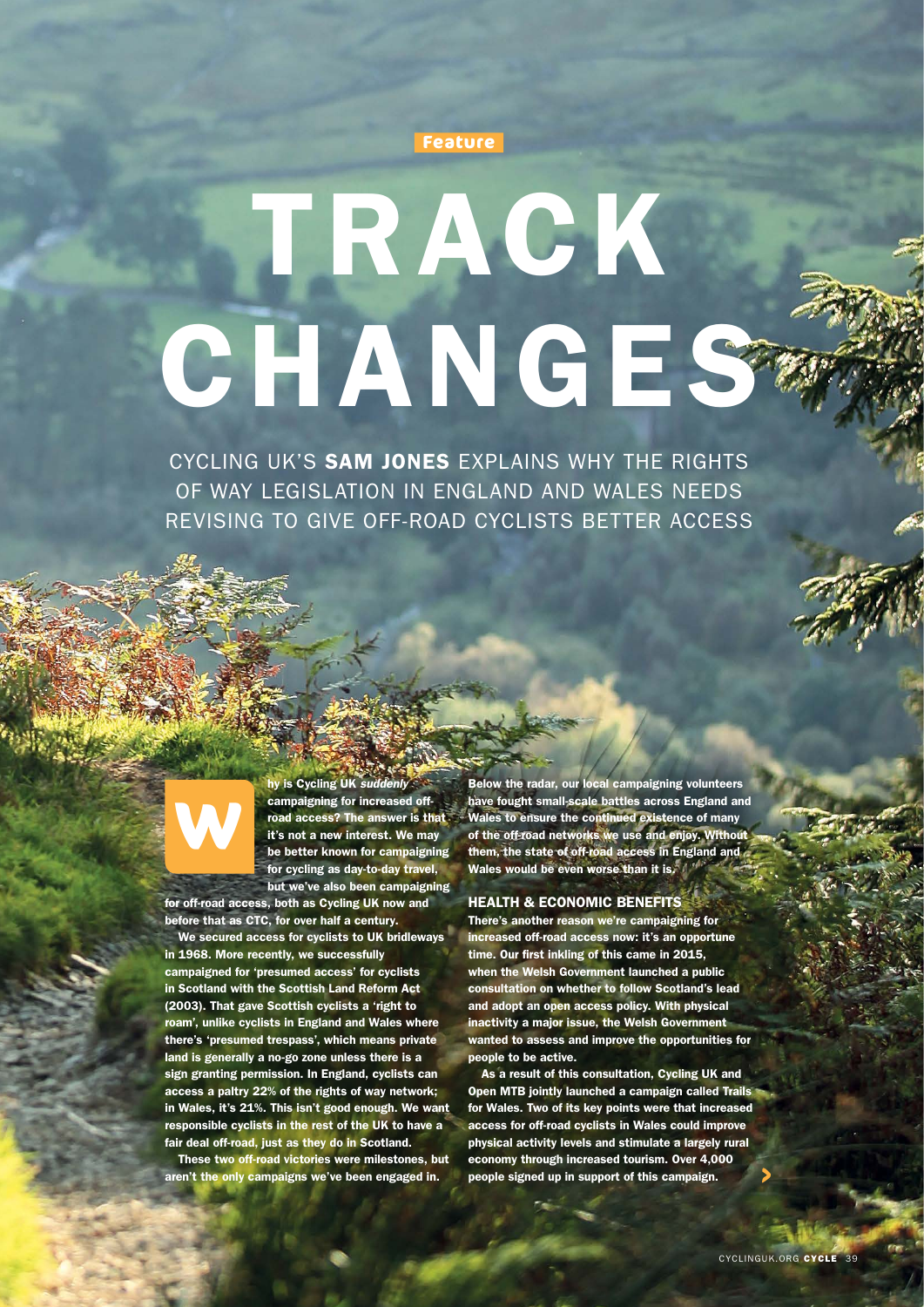

SAM JONES Cycling UK Campaigns & Communications Co-ordinator

This response was the highest that the Welsh Government had received for a consultation, trumping previous ones such as the future of the NHS in Wales. For us at Cycling UK, it demonstrated a strong appetite for change. The Welsh Government had floated the idea of increased access, and many members of the public had backed it. The job now is to help make it happen – and we're the organisation that will do it.

And not just in Wales. Doors are opening in the halls of Westminster. In late summer 2016, the Environmental, Food and Rural Affairs (EFRA) Committee held an inquiry into Rural Tourism in England. The inquiry recognised that while England is enjoying a rise in tourism spending, the rural economy is missing out; rural visits are on a downward trend. Cycling UK believes that cycling can help reverse the decline.

 As we have seen in Scotland, off-road and leisure cycling can contribute significantly to the rural economy. Transform Scotland estimates cycling earns the Scottish economy between £236.2m and £358m a year.

# THE REALITY OF SHARED USE

Economic benefits are one thing, but concerns have been raised about damage and disturbance to the rural environment that an influx of off-road cyclists might bring. Scotland's experiences since 2003 suggest that such concerns are misplaced.

I spoke to Richard Wakeford, former Head of Scotland's Agriculture and Rural Affairs Department at the time when Scotland changed its access laws. 'During my five years as Head, shortly after the new law [the Land Reform Act 2003] came into force, I can recall no case of irresponsible mountain biking,' he said.

Scotland's landscape is different from England's; much of it is more rugged and less densely populated. Yet there are similarities too. 'It's important to remember that not all of Improving access isn't about turning paths into trail centres

Scotland's countryside is upland mountains,' Richard Wakeford added. 'There are plenty of areas of farmland where irresponsible cycling could cause damage to crops or livestock.'

It hasn't done so. We made this point in our submission to the EFRA inquiry – that increased access doesn't correlate with conflict. England could thus enjoy the same benefits as Scotland if it opened up the potential for access.

The basis of our response, however, is summarised by Cycling UK's Policy Director, Roger Geffen MBE, who will be giving oral evidence to the committee in 2017: 'The best way to make cycling easier and more attractive in our countryside is to rethink our rights of way law – they're archaic and confusing even to the experts.'

# OUR SURVEY SAID…

Cycling UK's position on rights of way issues isn't based on conjecture but rather on the online survey we ran last year: 74% of

**"In our survey, 74% of respondents said the rights of way network was simply not suitable for modern cycle use"**

# **Off-road with a toddler?**

For more on the off-road child trailer above, see bit.ly/cycletoutterrain

respondents said the current rights of way network was simply not suitable for modern cycle use.

 The first of its kind in the UK, our off-road survey has helped provide us with a mountain of data to analyse. It covered everything from ride locations to spending habits. We thought we'd be lucky if 5,000 people took part. In fact, 11,482 people did so.

What was clear from the responses was that, for most people, off-road riding largely took place on bridleways and byways, though half also used dedicated mountain bike facilities. Unsurprisingly, most participants at some stage cycled on footpaths (note: not footways, commonly referred to as pavements), with only 21% saying they didn't.

For those who rode on footpaths, the most common reason for doing so was 'Lack of choice or convenience' (64%), although 'To avoid traffic danger' was close behind (52%). Other reasons were: 'Regard the law as outdated' (42%); 'Bridleways or byways damaged by horses or vehicle tracks' (26%); and 'Wasn't aware of rights of way distinctions' (13%). Despite the widespread use of footpaths, almost half (49%) had experienced no trouble within the past two years, though 36% had experienced verbal conflict and 2% physical aggression.

Roughly 60% of respondents had ridden